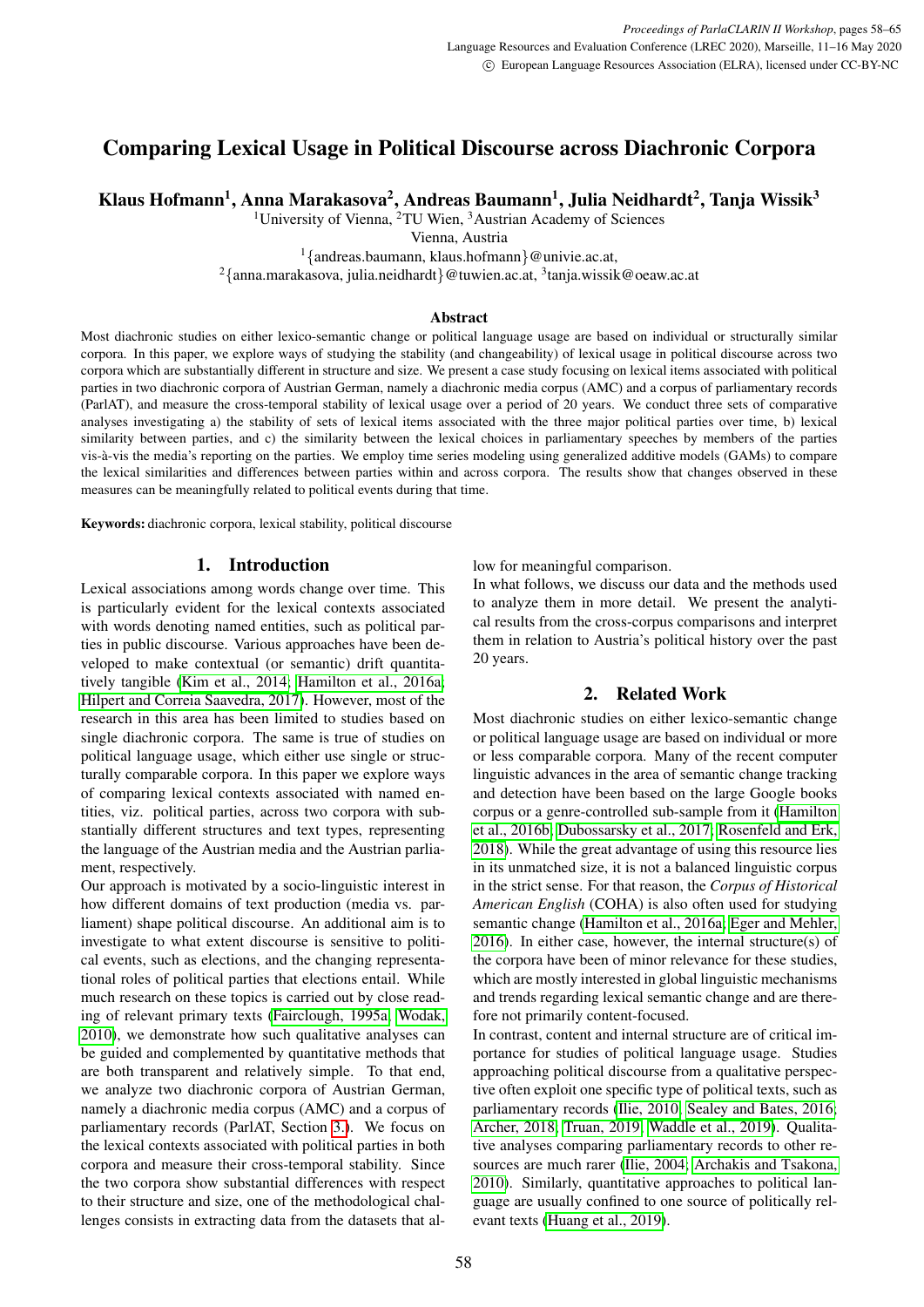Systematic comparative research of political language usage across structurally different corpora, particularly employing quantitative methods, is still outstanding, not least because of the challenges that such an approach faces. The present contribution explores some avenues towards that goal.

### 3. Data

<span id="page-1-0"></span>Parliamentary records are a prime source for studying political discourse. They are published periodically according to a stable procedure, which makes them particularly valuable for diachronic investigations, and even though they usually undergo some amount of editing, their almost verbatim character renders them closer to spoken discourse than related sources [\(Winters, 2017\)](#page-7-7). A second type of texts that is also commonly used for studying both political discourse and language change is newspapers and media publications more broadly (Böhning, 2017; [Gloning, 2017\)](#page-6-11). Usually, these source types are used independently of each other. It is our aim to explore ways of studying them together.

# 3.1. Austrian Media Corpus

The Austrian Media Corpus (AMC) [\(Ransmayr et al.,](#page-7-8) [2013\)](#page-7-8) is a diachronic text corpus containing Austrian newspapers, magazines, press releases, transcribed television interviews, news stories from television etc. from the last 30 years. It was created as part of a public-private cooperation between the Austria Press Agency (APA) and the Austrian Centre for Digital Humanities (ACDH) at the Austrian Academy of Sciences (ÖAW). With over 44 million articles, it is one of the largest text corpora for German and definitely the largest for Austrian German. As it is a monitor corpus, new material is being processed and added continuously. The linguistic data has been tokenized, lemmatized and part-of-speech tagged. In all, it contains 10.5 billion tokens representing 40 million word forms and 33 million lemmas. Even though the AMC includes data from a longer time span, we only use data covering the years 1997 to 2016 in the present analysis, which coincides with the duration of six successive Austrian governments. We also restricted the data set to the newspaper sub-corpus which has 5.5 billion tokens.

# 3.2. Corpus of Austrian Parliamentary Records

The Corpus of Austrian Parliamentary Records (ParlAT) contains the parliamentary records of the National Chamber (*Nationalrat*) – one of two chambers of the Austrian parliament. At present, ParlAT covers the official transcripts (from shorthand) from the XXth to the XXVth legislative periods (1996–2017) [\(Wissik and Pirker, 2018\)](#page-7-9). Besides being tokenized, part-of-speech tagged and lemmatized, ParlAT also contains special TEI markup in accordance with the Parla-CLARIN guidelines [\(Erjavec and](#page-6-12) Pančur, 2019). All speeches delivered by members of parliament (as well as unauthorized interjections by members) are marked up as utterances  $\langle u \rangle$  and each speaker is identified and marked up, accordingly. Thus, every utterance can be linked to a specific speaker. Additional comments and notes supplied by the stenographers are also encoded (e.g. applause etc.). The corpus consists of approximately

75 million tokens representing over 600 000 word forms and 400 000 lemmas. Again, for the present study we only use the years 1997 to 2016.

# 3.3. Data preprocessing

Our basic aim is to compare the language used to talk about the parties in the media to the language used by party members themselves in parliament. This leads to a fundamental problem regarding the comparability of the data: one of the corpora (ParlAT) is made up of texts by individual speakers, whose party affiliations are relevant for our purposes, while the other (AMC) is made up of texts whose authorship is irrelevant. Thus, we had to preprocess our data in a specific way in order to make them amenable to comparative study. First it was necessary to determine which units of linguistic analysis were to represent political discourse. Based on the assumption that political topics and concepts are most emblematically represented by common nouns (such as *Arbeit* 'work, employment', *Marktwirtschaft* 'market economy' or *Nation* 'nation'), we limited our selection to this word class. It has been shown that nouns are most sensitive to semantic changes caused by cultural shifts [\(Hamilton et al., 2016a\)](#page-6-0). We extracted all common nouns (by their lemmas) from the two corpora and applied stop words filtering. The list of stop words included numerals, the names of months and days of the week as well as the titles of officials (i.e. councillor, president, etc.), which were considered to be uninformative.

Next, we created subcorpora for each political party per year (from 1997 to 2016). The following political parties were included in the analysis: the Austrian People's Party (OVP), the Social Democratic Party of Austria (SPO) and the Freedom Party of Austria (FPO/BZO). The latter covers both the original Freedom Party as well as a splinter group – the Alliance for the Future of Austria – which formed in  $2005$  and took over the FPÖ's role in government. Because of personal and thematic continuities between the two, we decided not to separate them in the current study. Moreover, the Austrian Green Party (Die Grünen) were excluded due to potential confusion in the AMC with a German party of the same name.

Due to the different annotation structures in the two corpora and the fact that they represent markedly different types of texts in general, we had to define our notion of 'lexical contexts' in different ways. For ParlAT, it was the lexical items that politicians actually used in their speeches that we were primarily interested in, so 'lexical context' in this case denotes the set of common nouns that occurred in the party members' speeches. The process of linking speech to party was rather straightforward, since speaker IDs for every utterance can be linked to metadata including the speakers' party affiliations. Only speeches by elected representatives were included, whereas procedural utterances (e.g. by the chair) as well as interjections were omitted.

In order to obtain comparable subcorpora for the AMC, representing discourse *about* rather than *by* the respective parties, we extracted context windows around the party names  $(SP\ddot{o}, \ddot{o}VP, FP\ddot{o}, BZ\ddot{o})$  as they occurred in the text material. A window length of 20 words (10 nouns preceding and 10 nouns following a party name) was chosen, which is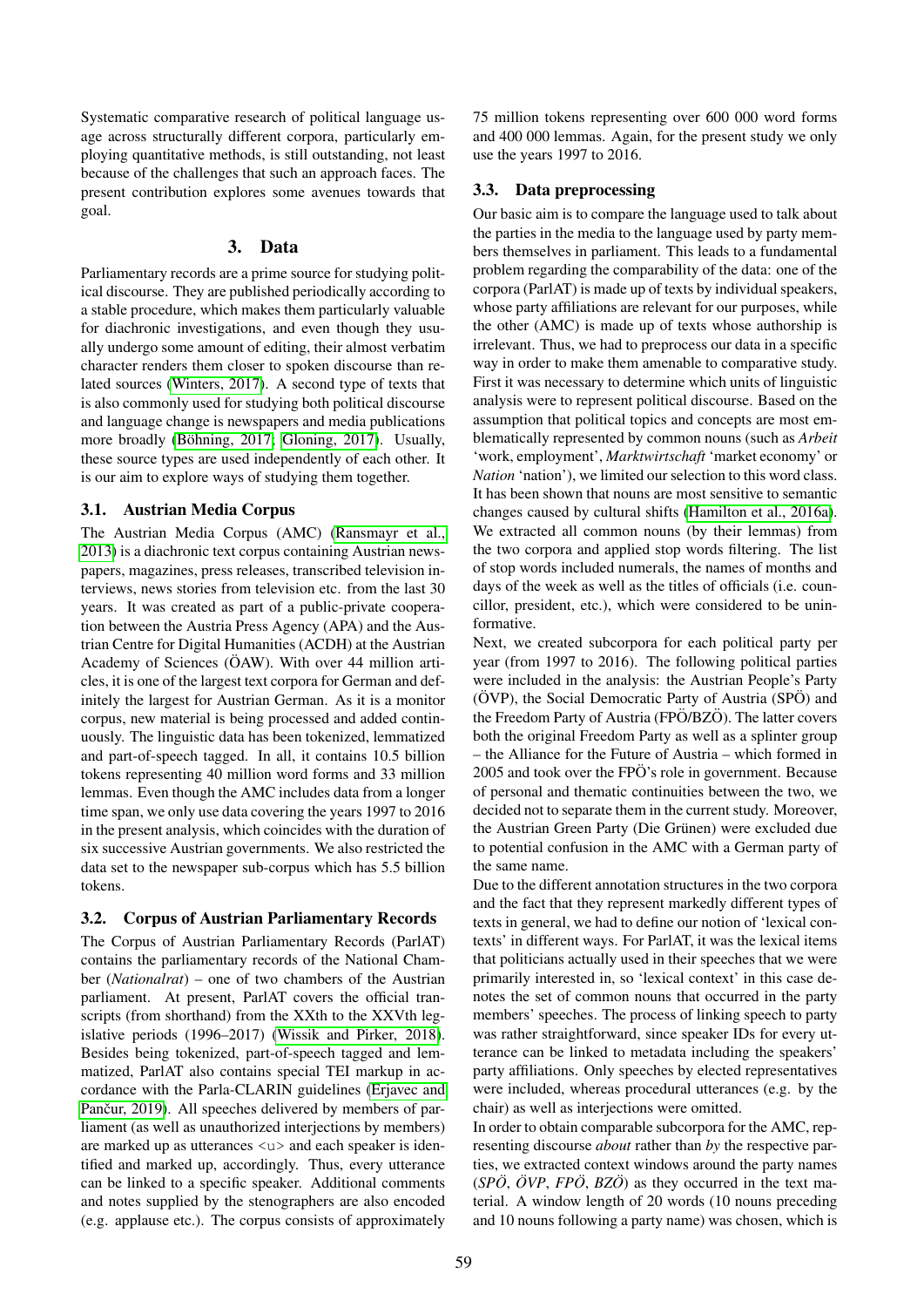analogous to the median length (19 words) of the selected utterances in ParlAT. In sum, we compiled 120 subcorpora (one for each party in each year for each corpus), which we take to represent the lexical contexts of the parties across the 20-year investigation period.

### 4. Methods

The majority of studies on computational detection of diachronic change in word usage and meaning make use of a distributional semantics approach, and in particular, prediction-based word embedding models [\(Kutuzov et al.,](#page-7-10) [2018;](#page-7-10) [Tahmasebi et al., 2018\)](#page-7-11). However, state-of-the-art word embedding models are rather sensitive to the amount of the data used for training. Apart from the fact that various subcorpora from our dataset are not sufficiently large to train a word embedding model, the specific ways in which we preprocessed our data, as determined by our comparative research interest, makes the application of word embedding models problematic. This is particularly so, since the already relatively small ParlAT corpus needs to be split into year-wise subcorpora in order to make diachronic comparisons possible.

Thus, we opted for a simpler but at the same time more accessible approach for investigating the lexical stability in the contexts of target words (in this case, party names) over time and across domains. Since it has been shown that semantic shifts can be usefully quantified by means of the Jaccard index [\(Jaccard, 1912\)](#page-7-12) (i.e. the size of the intersection of two sets divided by the size of their union), we used it as a measure of similarity between two sets of words [\(Buntinx](#page-6-13) [et al., 2017;](#page-6-13) [Rodina et al., 2019\)](#page-7-13) representing either different years, parties or corpora. Furthermore, we employed statistical modeling of time series to analyze the diachronic dynamics of the resulting Jaccard index values.

#### 4.1. Word set statistics

In order to address the issue of the small sizes of the subcorpora for each party per year and their uneven distribution, we applied Jaccard distance to equally sized sets of words. Thus, for each year and political party under consideration we created a set of distinctive words, which we take to be characteristic of that party in that particular year. We examined several statistical measures (pointwise mutual information word co-occurrence matrix counts, logistic regression coefficients, cosine similarity of count-based word vectors, etc.) to obtain these characteristic word sets for each subcorpus. However, only two of these were found to be reliable and useful with regard to our research interest, namely word frequency and a  $\chi^2$ -based keyword measure. All other measures under considerations yielded small intersections of word sets in diachronic comparisons, making similarity estimates unreliable.

The former statistic simply consists of the N most frequent words in a subcorpus. The  $\chi^2$ -based keyword metric is calculated as follows: First, to measure distinctiveness of words in a subcorpus we ran a  $\chi^2$ -test for all the word frequencies in the party subcorpus for the year X against the aggregated word frequencies for the remaining parties' subcorpora for the year X; then, we filtered the resulting statistics based on the p-value ( $p < 0.05$ ) as well as on positive/negative distinctiveness of the words, i.e. we only included words with a positive  $\chi^2$  statistic, representing words with a significantly higher occurrence likelihood for a given party compared to the other parties; and, finally, we sorted words by their  $\chi^2$  value and took N words with the highest value. Set size was chosen in such a way that noise is minimized. Sets of 200 words were found most informative and methodologically robust. Smaller sets were found to be overly sensitive to year-wise fluctuations, often producing values close to zero for any given year, while larger sets did not substantially alter the results. We conducted comparative analyses of Jaccard similarity in three different ways. First, in order to detect changes in the lexical sets for each party over time, we calculated the Jaccard similarity between the word set for any given year and the very first year to see to what extent the lexical sets had shifted. Second, for each year we computed pairwise similarity values between the word sets of the three parties to see to what extent their lexical usage overlapped. Third, for each party and year we examined the similarity between the word sets from the two corpora.

#### 4.2. Time series modeling

Time series of similarity measures were modeled by means of generalized additive models (GAM) [\(Wood, 2017\)](#page-7-14), in which time was implemented as a smooth predictor term. This allows a more fine-grained inspection of successive patterns of convergence and divergence between the word sets compared to standard linear regression models. In a graph represention of the model, the non-linear dependencies between variables become visible as curves. The number of knots in the smooth term (i.e. how flexible we allowed the curves to be) was optimized based on the model's Akaike Information Criterion (AIC), a measure of a model's goodness of fit that also considers complexity. This retains maximal informativity of the model while avoiding undue sensitivity to individiual data points. Autocorrelation in the time series was accounted for through autoregressive modeling (AR(1)) [\(Akaike, 1969\)](#page-6-14). For computations, the R libraries mgcv [\(Wood, 2011\)](#page-7-15) and itsadug [\(van Rij et al., 2017\)](#page-7-16) were used.

#### 5. Results

We conducted three sets of comparative analyses with the nominal word sets extracted from AMC and ParlAT (see Section [3.\)](#page-1-0). The purpose was to establish a) how stable or changeable the noun vocabularies associated with the three major parties were in the two discourse domains during the 20 years under investigation, b) how similar the vocabularies linked to the individual parties were to one another, c) how much similarity there was between the vocabularies used by the parties in parliamentary speeches on the one hand and by the media in their reporting on the parties on the other. Additionally we asked whether any changes observed in these measures could be related to political events during that time. $<sup>1</sup>$  $<sup>1</sup>$  $<sup>1</sup>$ </sup>

<span id="page-2-0"></span><sup>&</sup>lt;sup>1</sup>All Jaccard indices can be found at https://drive.google.com/drive/folders/1m9Nuv1M6lac81aijiE-QXEPBJCj8J8T0?usp=sharing.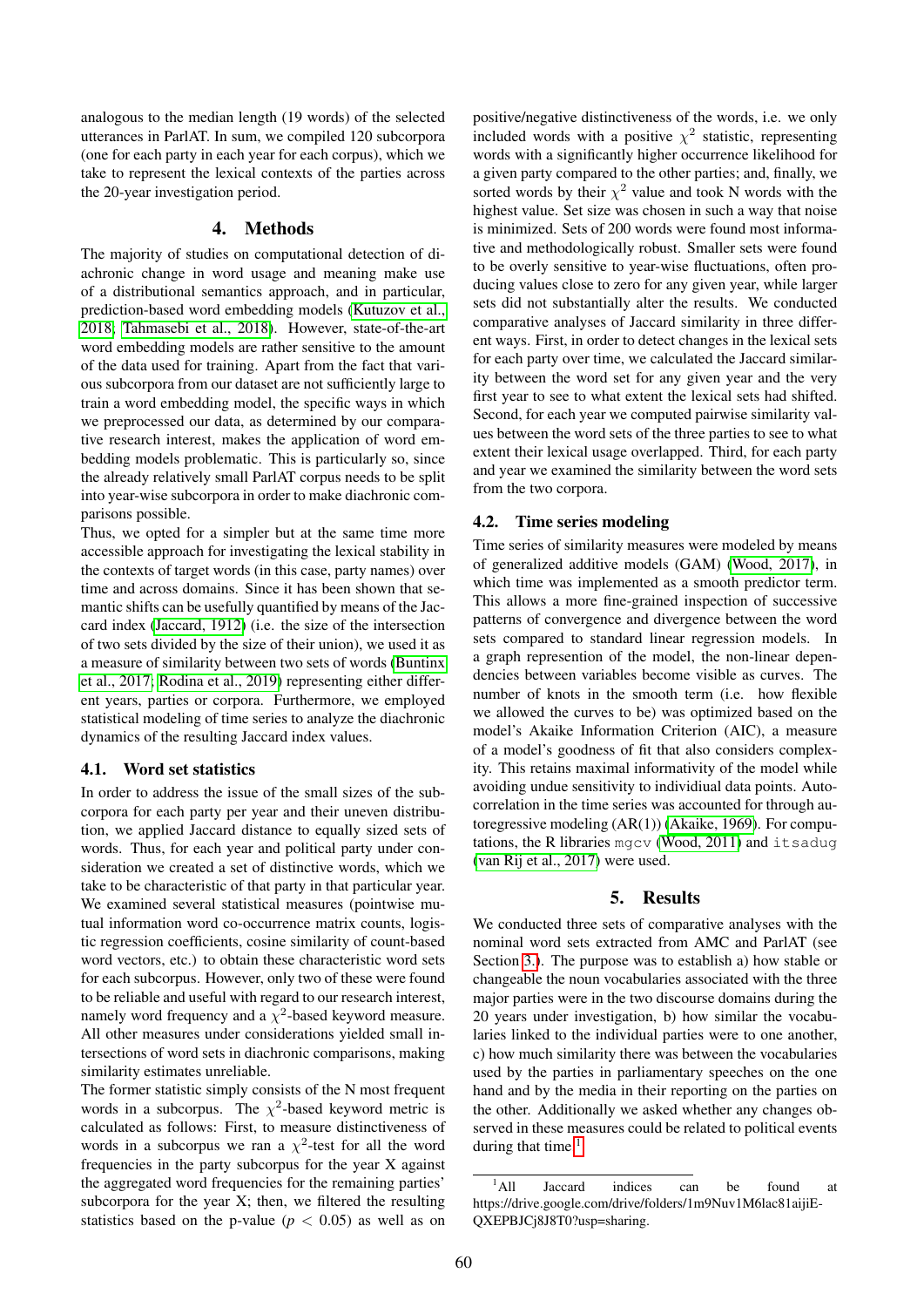# <span id="page-3-4"></span>5.1. Lexical stability per party

First, we measured lexical stability both in the media's coverage of the three main political parties in Austria and in the parties' own language as used in parliament. The time series displayed in Figures [1](#page-3-0) and [2](#page-3-1) trace Jaccard indices (JI) of the  $\chi^2$ -based keyword sets for each party, where the JI for any specific year represents the amount of lexical overlap between the set for that year and the set for the very first year of the investigated period (i.e. 1997). In essence, this measure gauges to what extent discourses by and about parties moved away from the point of departure.



<span id="page-3-0"></span>Figure 1: AMC, Jaccard index per party, 1997–2016, lexical similarity to first year, lexical sets based on  $\chi^2$ -tests (n  $= 200$  per party per year)



<span id="page-3-1"></span>Figure 2: ParlAT, Jaccard index per party, 1997–2016, lexical similarity to first year, lexical sets based on  $\chi^2$ -tests (n = 200 per party per year)

In the AMC, the keyword sets for the right-wing  $FPÖ/BZÖ$ and the centre-left SPÖ undergo significant changes in the first half of the period, represented by a significant drop in JI values. In the second half, the sets regain similarity with the keyword sets of the first year. The JIs for the two parties vary between 0.11 and 0.38, i.e. about 20% to 55% of the 200 keywords is shared between the years. For the centreright  $\ddot{O}VP$ , no significant changes can be detected, the JIs hovering around 0.18, i.e. roughly 30% overlap.

In ParlAT, similar patterns emerge for FPÖ/BZÖ and SPÖ, as both parties witness significant drops in lexical similarity to the first year, and again partly revert to the original keyword sets during the second half of the period. Here, the  $\ddot{O}VP$  also sees significant changes paralleling those of the other parties. JIs for all three parties oscillate between 0.04 and 0.38 (i.e. between 8% and 55% overlap). These findings indicate that the media discourse related to the  $\ddot{\text{O}}\text{VP}$ (as found in the AMC) is generally less variable compared to the other parties, even though all parties exhibit substantial variability in ParlAT. It is also worth noting that in the AMC the discourse surrounding the  $FPÖ/BZÖ$  remains relatively more faithful to its initial state compared to the other parties, while in ParlAT FPO/BZO generally exhibits lower values.



<span id="page-3-2"></span>Figure 3: AMC, Jaccard index per party, 1997–2016, lexical similarity between parties, lexical sets based on frequency of occurrence  $(n = 200$  per party per year)



<span id="page-3-3"></span>Figure 4: ParlAT, Jaccard index per party, 1997–2016, lexical similarity between parties, lexical sets based on frequency of occurrence  $(n = 200$  per party per year)

#### <span id="page-3-5"></span>5.2. Lexical similarity between parties

It is intriguing to relate the apparent slump in lexical stability during the first half of the investigated period to a major change in government: in 2000, the FPÖ (later BZÖ) entered into a coalition government with the  $\ddot{\text{O}}\text{VP}$ , which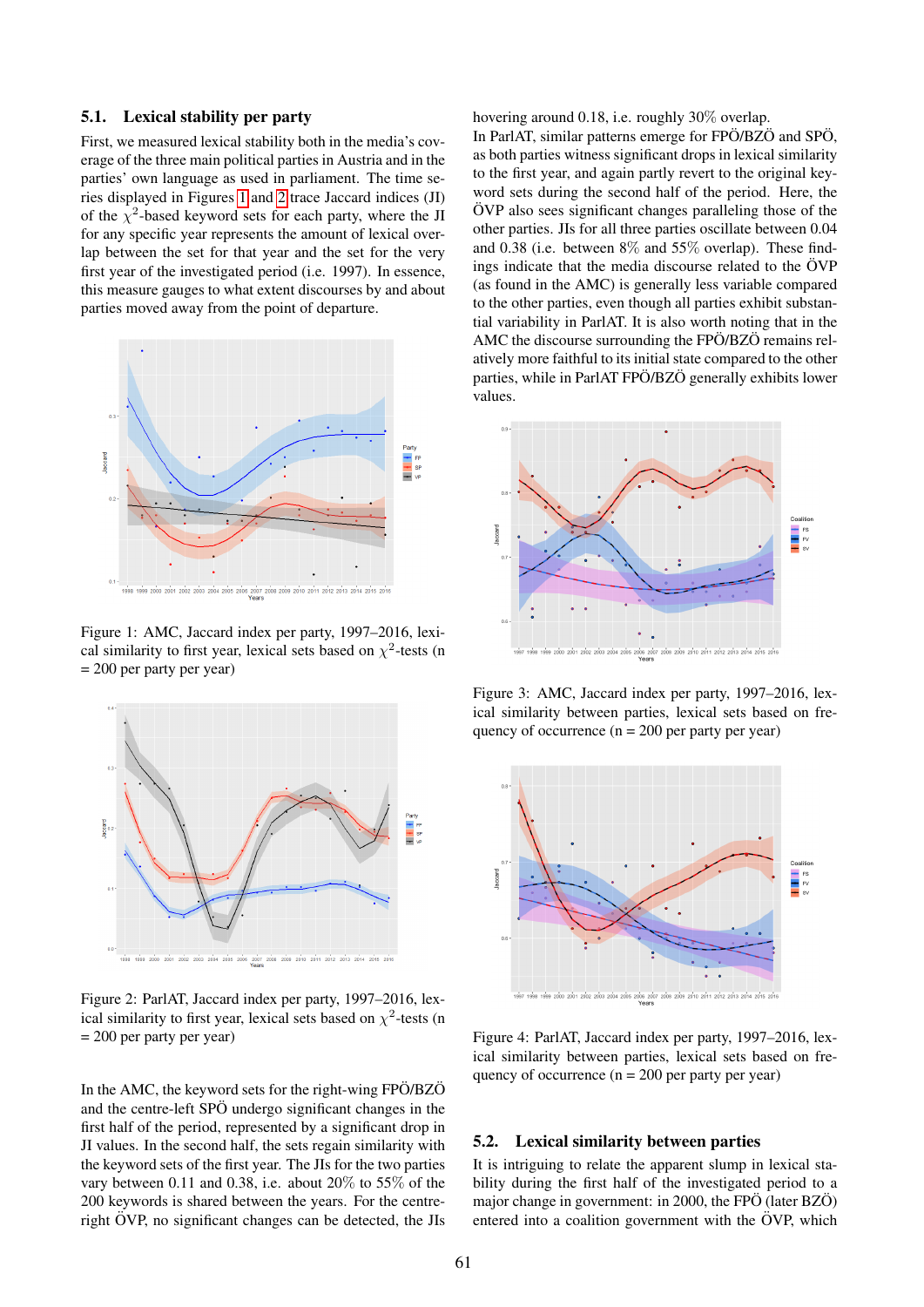lasted (over two legislative periods) until 2007. To further explore this observation, we next investigated whether the political vocabularies associated with two political parties exhibit higher similarity metrics during years when the parties participated in a coalition government. For this analysis, we calculated between-party JIs from annual word sets consisting of the 200 most frequent common noun lemmas associated with each party in the two corpora. For this step, simple frequency-based sets were preferred over  $\chi^2$ -based sets, since the latter by definition represent partyspecific distinctive vocabularies, which would depress the JI measuring lexical overlap between parties. The results in Figures [3](#page-3-2) and [4](#page-3-3) bear out this expectation. In both the AMC and ParlAT the similarity metrics representing the shared noun vocabulary of the 'Grand Coalition' parties  $(SP\ddot{\mathrm{O}})$  and  $\ddot{\mathrm{O}}$ VP) are significantly reduced in the years of the ÖVP-FPÖ/BZÖ governments, while lexical similarity between the right and centre-right parties is elevated during that time. In contrast, lexical similarity between the parties never forming a coalition government (SPÖ and FPÖ/BZÖ) seems stable at a lower level throughout the 20 years. In addition, there seems to be more lexical overlap in the AMC between SPÖ and ÖVP even during years when they did not form a government compared to the remaining nongoverning party combinations. This is indicated by higher JI values generally.

We further tested the correlation between lexical similarity and participation in government by constructing a simple linear model from the same data as above, with JI as the output variable, participation in government (GOV) as a two-valued categorical predictor variable (Gov, NoGov). The (hypothetical) coalitions (COAL) were also added as an interacting predictor variable (JI∼GOV\*COAL). Figure [5](#page-4-0) and Tables [1](#page-4-1) and [2](#page-4-2) show that in both corpora lexical similarity between two parties is higher when they are in a coalition government together. Only in ParlAT the difference reaches statistical significance ( $p < 0.001$ ), however, while in the AMC the difference is marginally significant  $(p = 0.0582)$ . The models also confirm that there is a higher baseline similarity between the SPO and the  $\ddot{O}VP$  ( $p <$ 0.001) compared to other party combinations. In ParlAT, the identity of the parties does not add significantly to the predictiveness of the model.

| Pred.        | <b>Levels</b>  | Est.   | <b>SE</b> | Z       | p          |
|--------------|----------------|--------|-----------|---------|------------|
| Intercept    |                | .65    | .02       | 30.02   | $< 2e-16$  |
| GOV          | <b>NoGov</b>   | $-.04$ | .02       | $-1.93$ | .06        |
| <b>COAL</b>  | <b>FP/VP</b>   | .05    | .03       | 1.92    | .06        |
|              | <b>SP/VP</b>   | .17    | .02       | 9.57    | $2.64e-13$ |
| $GOV \times$ | $NoGov \times$ | .01    | .03       | .23     | .82        |
| <b>COAL</b>  | FP/VP          |        |           |         |            |

<span id="page-4-1"></span>Table 1: Table AMC model, Formula: (JI∼GOV\*COAL).

#### <span id="page-4-3"></span>5.3. Lexical similarity across corpora

Up to this point, word sets from the two corpora have been analyzed separately, and any comparisons between them have rested on correlation tests with the corpus-specific JIs



<span id="page-4-0"></span>Figure 5: Linear regression models for AMC (left) and ParlAT (right), Formula: (JI∼GOV\*COAL).

| Pred.        | <b>Levels</b>   | Est.   | <b>SE</b> | Z       |           |
|--------------|-----------------|--------|-----------|---------|-----------|
| Intercept    |                 | .68    | .02       | 32.56   | $< 2e-16$ |
| GOV          | <b>NoGov</b>    | $-.07$ | 0.02      | $-3.48$ | .001      |
| <b>COAL</b>  | <b>FP/VP</b>    | $-.03$ | .03       | $-1.06$ | .29       |
|              | SP/VP           | .02    | 0.02      | 1.38    | 0.17      |
| $GOV \times$ | $No Gov \times$ | .02    | .03       | 0.86    | .40       |
| <b>COAL</b>  | FP/VP           |        |           |         |           |

<span id="page-4-2"></span>Table 2: Table ParlAT model, Formula: (JI∼GOV\*COAL).

as input. In a third and final step, we addressed the question whether there is also a cross-corpus overlap between the word sets themselves and whether we could identify tendencies towards lexical convergence or divergence between the two discourse domains. For this analysis, we again relied on  $\chi^2$ -based keyword sets. In this case, the JIs for each party in each each year represent the amount of lexical overlap between the keywords from the AMC contexts, representing media discourse about the parties, and the keywords extracted from ParlAT, representing the parties' own use of language.

As in the previous analyses, the results suggest a temporal split between the first and the second half of the investigation period, roughly corresponding to the changes in governing coalitions (Figure [6\)](#page-5-0). Interestingly, two of the parties behave in an almost antithetical way: where the lexical sets from the two corpora tend towards greater convergence for the  $FPÖ/BZÖ$ , they diverge for the  $SPÖ$ , and vice versa  $(r(18) = -0.86, p < 0.001)$ . The ÖVP takes an intermediate position: at first, its cross-corpus similarity metrics align more closely with those of the FPO/BZO, but after a peak during the early years of the the right/centre-right coalition government soon fall back to a trajectory that is countercyclical to that of the FPÖ/BZ $\ddot{o}$  and similar to that of the  $SPO$  ( $\ddot{O}VP$  vs.  $FP\ddot{O}/BZ\ddot{O}$ :  $r(18) = -0.45$ ,  $p < 0.05$ ;  $\ddot{O}VP$ vs. SPÖ:  $r(18) = 0.45$ ,  $p < 0.05$ ). It should be noted that the JI measures in this analysis are generally smaller than those found for lexical stability per party within corpora (cf. Section [5.1.\)](#page-3-4). JIs range between 0.02 and 0.21, which corresponds to between c. 4% and c. 35% shared nominal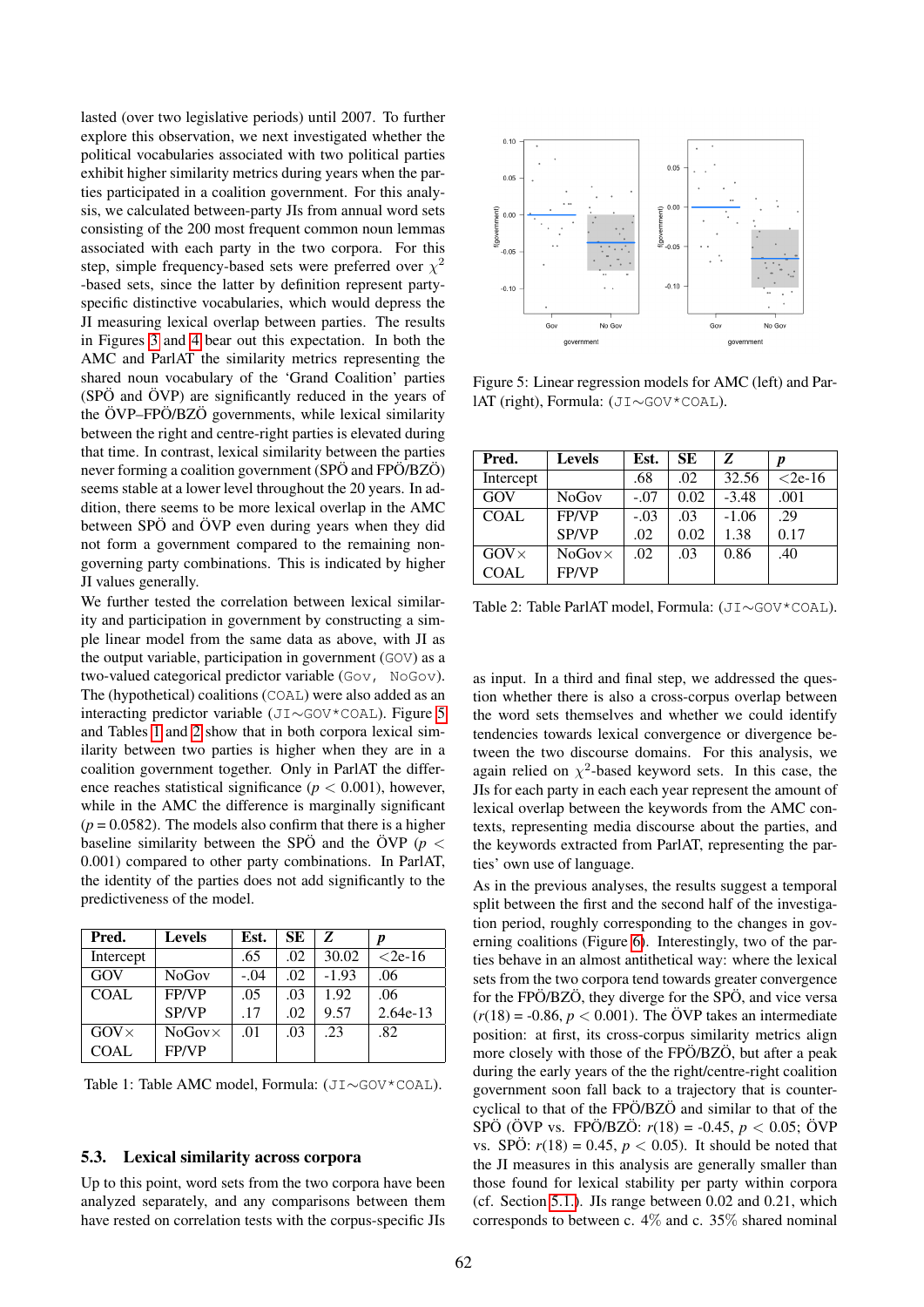keyword vocabulary associated with the parties across the two domains.



<span id="page-5-0"></span>Figure 6: AMC, ParlAT, Jaccard index per party, 1997–2016, lexical similarity between corpora, lexical sets based on  $\chi^2$ -tests (n = 200 per party per year)

# 6. Discussion

A common theme running through all the above analyses is that lexical usage in Austrian political discourse is sensitive to changes in political realities. More importantly for present purposes, the sensitivity of language to real-world events can be traced and explored comparatively with the help of the two corpus resources presented here, the AMC and ParlAT.

Thus, it emerges from the empirical analysis that changes in governing coalitions have a visible and robust impact both on the lexical inventory used by the media to report on the three major parties and on the vocabulary used by party representatives in parliament. This is evident in the way that lexical usage adapts to a party's democratic role during a legislative period (Section [5.1.\)](#page-3-4), and also in the way that the parties' speech patterns converge when they join to form a government (Section [5.2.\)](#page-3-5).

These findings are not altogether unexpected, considering that the change of a party's role within the structures of a representational democracy goes hand in hand with changes in executive responsibilities and procedural matters. At the same time, a closer inspection of the keyword sets for the individual parties also suggests that lexical differences between governing and opposition roles reflect different strategies of self-representation [\(Gruber, 2015\)](#page-6-15). When in government, the SPÖ generally uses more positive and dynamic vocabulary, including *Arbeit* 'work, employment', *Lösung* 'solution', *Möglichkeit* 'opportunity', *Maßnahme* 'measure, action', *Projekt* 'project' and *Erfolg* 'success'. In opposition, the same party's vocabulary is more antagonistic and critical, including *Forderung* 'demand, request', *Kritik* 'criticism', *Problem* 'problem', as well as a wider range of unconcealed expressions of rebuke, such as *Chaos* 'chaos', *Desaster* 'disaster', *Doppelspiel* 'duplicity', or *Ellbogengesellschaft* 'elbow society', none of which features prominently in the party's speech when in government. Some of these tendencies seem to carry over to the AMC, where *Lösung*, *Maβnahme* and *Möglichkeit* are also among the most prominent keywords associated with the SPÖ while in power. Findings such as these can serve to complement studies on how politicians defend their own record [\(Sealey and Bates, 2016\)](#page-7-4) and negotiate differences [\(Harris, 2001;](#page-6-16) [Archer, 2018;](#page-6-6) [Waddle et al., 2019\)](#page-7-6) within the confines of decorum and parliamentary rules.

Another finding worth commenting on highlights how the lexical effects of being in government may sometimes differ between parties. As seen in Section [5.3.,](#page-4-3) the lexicon associated with the  $FPÖ/BZÖ$  during the right/centreright government showed a much greater degree of convergence between parliamentary and media discourse relative to that of its coalition partner ÖVP. This could be interpreted as evidence that the FPÖ was generally more successful in having topics or its way of speaking picked up by the media. Without a closer reading of the source materials, it is not immediately clear if this was indeed the case. It is striking, however, that many of the most widely dispersed keywords linked to the FPÖ/BZÖ in both corpora during this time designate individuals, such as *Person* 'person', *Kollege* 'colleague', *Abgeordnete* 'representative, MP', *Freiheitliche* 'member of the freedom party' and *Mitglied* 'member'. This may be a reflection of internal conflicts within the FPÖ during this time, including a party coup in 2002 (known in Austria as 'Knittelfeld' after the venue of the coup) and the eventual break-up into two parties, FPÖ and BZÖ, in 2005. These tensions and their effect on parliamentary debate may well have had a more attractive media appeal than the  $\ddot{\text{O}}VP$ 's contributions, a difference that integrates well with conceptions of contemporary politics that distinguish between 'frontstage' and 'backstage' politics [\(Wodak, 2010\)](#page-7-1).

Equally intriguing are differences between the two corpora: For example, we found little evidence to suggest that the way that the only party in power throughout the 20-year period, the  $\ddot{\text{O}}$ VP, was represented in the media changed much at all (see Section [5.1.\)](#page-3-4). At least based on the JIs measuring how much of the keyword vocabulary matches the first year's vocabulary, there was little movement over time. This differs starkly from the way that lexical items characterise the speech of the  $\ddot{O}VP$  in parliament, being subject to some of the strongest fluctuations of all parties. Continuity in government may level out media coverage, but the same may not necessarily hold true for the language in parliament. Findings such as these may prompt closer investigations of disparities between what a party does in parliament and what is said about the party in the wider public discourse [\(Wodak, 2010\)](#page-7-1).

Finally, the results provide some basis to speculate about how a party's positioning in the media discourse may differ from its role in parliament. Thus, the findings in Section 4.2. imply that the so-called 'centrist' parties (i.e. SPÖ and  $\ddot{O}VP$ ) display a significantly larger amount of lexical similarity in the media compared to how much keyword vocabulary either of them shares with the right-wing FPÖ/BZÖ. Importantly, this effect is independent of whether the centrist parties formed a coalition government or not. In contrast, no such elevated baseline of lexical overlap between the centrist parties could be observed in ParlAT: here joint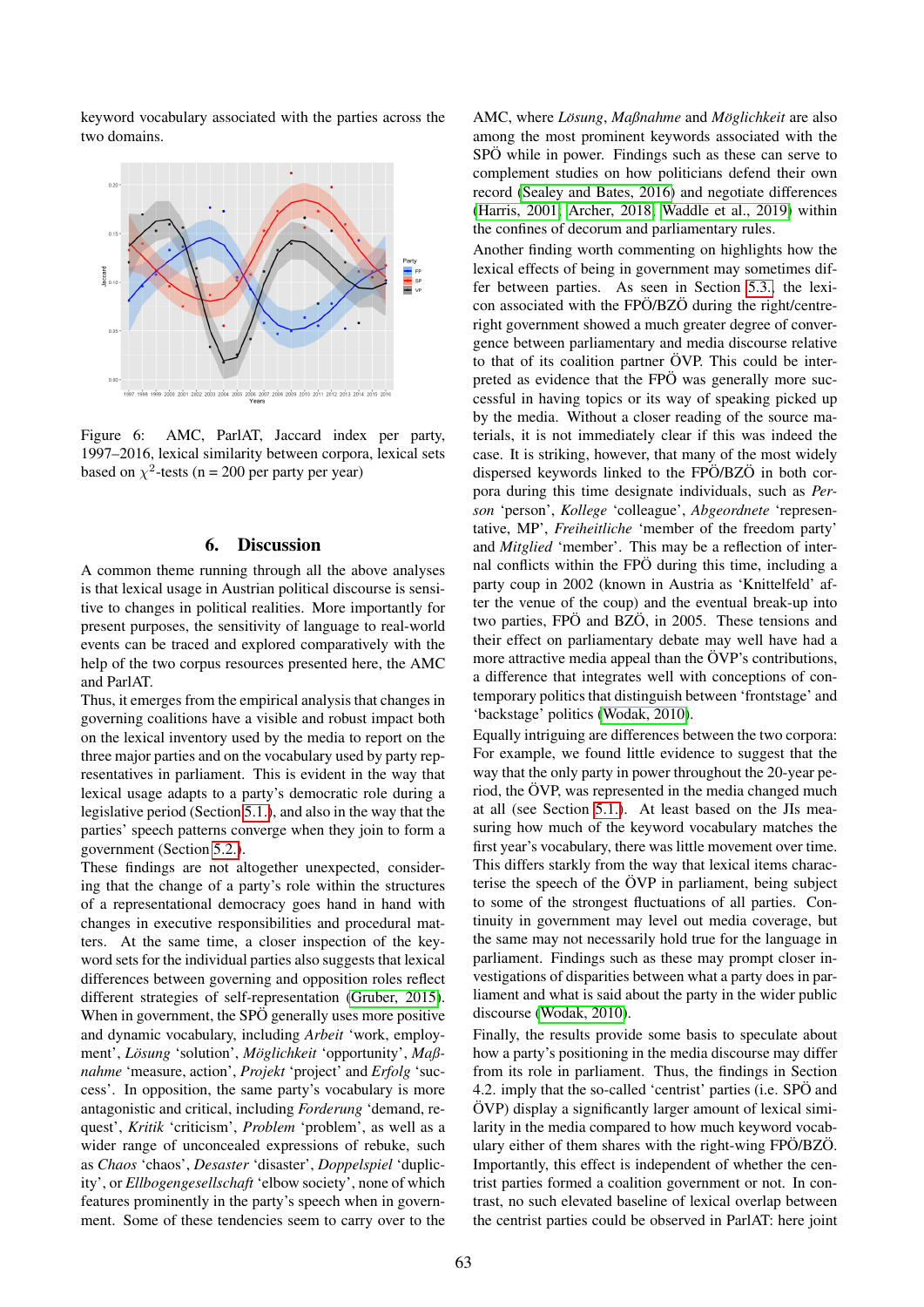participation in government turned out to be the only factor significantly influencing the amount of overlap between parties. Once again, this points to a potential disconnect between the two domains of political discourse.

Suggestive as these findings are, many of the points made above must await further study, either qualitatively by applying the analytical tools developed within the field of discourse analysis [\(Fairclough, 1995a;](#page-6-2) [Fairclough, 1995b;](#page-6-17) [Wodak and Meyer, 2001\)](#page-7-17), or with a more sophisticated set of quantitative methods, including stylometric analysis of individuals or groups of speakers [\(Huang et al., 2019\)](#page-6-9), computer-assisted content analysis and topic modeling for extracting political positions [\(Laver et al., 2003;](#page-7-18) [Proksch](#page-7-19) [and Slapin, 2010;](#page-7-19) [Lauderdale and Herzog, 2016\)](#page-7-20), or sentiment analysis [\(Taboada, 2016\)](#page-7-21). Nonetheless, this study has demonstrated that a comparative analysis of two corpora with related contents but markedly different internal structures can succeed in yielding insightful and stimulating results, with great potential for the study of political discourse. Within the field of digital humanities, relatively simple and transparent methods such as the ones applied in this study can assist in identifying global trends in the compared data and point out areas of interest in the corpus data for closer scrutiny.

# 7. Conclusion

In this paper, we examined ways of comparing the stability and similarity of lexical usage across two corpora covering the same time period but otherwise exhibiting substantial differences in terms of annotation and content. We addressed these questions by means of a case study focusing on the lexical contexts associated with major Austrian political parties in two different diachronic corpora, i.e. AMC and ParlAT. We identified and discussed changes in the lexical contexts associated with political parties over time, between the parties and across the corpora. Furthermore, we were able to relate the results of the comparative analysis to real-world events.

# 8. Acknowledgements

The project *Diachronic Dynamics of Lexical Networks (DYLEN)* is funded by the ÖAW go!digital Next Generation grant (GDNG 2018-02).

# 9. Bibliographical References

- <span id="page-6-14"></span>Akaike, H. (1969). Fitting autoregressive models for prediction. *Annals of the Institute of Statistical Mathematics*, 21(1):243–247.
- <span id="page-6-8"></span>Archakis, A. and Tsakona, V. (2010). The wolf wakes up inside them, grows werewolf hair and reveals all their bullying': The representation of parliamentary discourse in greek newspapers. *Journal of Pragmatics*, 42:912– 923.
- <span id="page-6-6"></span>Archer, D. (2018). Negotiating difference in political contexts: An exploration of Hansard. *Language Sciences*, 68:22–41.
- <span id="page-6-13"></span>Buntinx, V., Bornet, C., and Kaplan, F. (2017). Studying linguistic changes over 200 years of newspapers through resilient words analysis. *Frontiers in Digital Humanities*, 4:2.
- <span id="page-6-10"></span>Böhning, H. (2017). Zeitungen und Sprachentwicklung. Beobachtungen zu den ersten eineinhalb Jahrhunderten deutscher Zeitungen. In Oliver Pfefferkorn, et al., editors, *Die Zeitung als Medium in der neuen Sprachgeschichte. Korpora - Analyse - Wirkung*, pages 7–21. Walter de Gruyter, Berlin/Boston.
- <span id="page-6-4"></span>Dubossarsky, H., Grossman, E., and Weinshall, D. (2017). Outta control: Laws of semantic change and inherent biases in word representation models. In *Proceedings of the 2017 Conference on Empirical Methods in Natural Language Processing*, pages 1147–1156.
- <span id="page-6-5"></span>Eger, S. and Mehler, A. (2016). On the linearity of semantic change: Investigating meaning variation via dynamic graph models. In *Proceedings of the 54th Annual Meeting of the Association for Computational Linguistics,*, pages 52–58.
- <span id="page-6-12"></span>Erjavec, T. and Pančur, A. (2019). Parla-CLARIN: TEI guidelines for corpora of parliamentary proceedings. In *Book of abstracts of the TEI2019: What is text, really? TEI and beyond*. University of Graz.
- <span id="page-6-2"></span>Fairclough, N. (1995a). *Media discourse*. Arnold, London/New York.
- <span id="page-6-17"></span>Fairclough, N. (1995b). *Critical Discourse Analysis*. Longman, London.
- <span id="page-6-11"></span>Gloning, T. (2017). Alte Zeitungen und historische Lexikographie. Nutzungsperspektiven, Korpora, Forschungsinfrastrukturen. In Oliver Pfefferkorn, et al., editors, *Die Zeitung als Medium in der neuen Sprachgeschichte. Korpora - Analyse - Wirkung*, pages 121–147. Walter de Gruyter, Berlin/Boston.
- <span id="page-6-15"></span>Gruber, H. (2015). Policy-oriented argumentation or ironic evaluation: A study of verbal quoting and positioning in Austrian politicians' parliamentary debate contributions. *Discourse Studies*, 17(6):682–702.
- <span id="page-6-0"></span>Hamilton, W. L., Leskovec, J., and Jurafsky, D. (2016a). Cultural shift or linguistic drift? comparing two computational measures of semantic change. In *Proceedings of the Conference on Empirical Methods in Natural Language Processing. Conference on Empirical Methods in Natural Language Processing*, pages 2116–2121.
- <span id="page-6-3"></span>Hamilton, L. W., Leskovec, J., and Jurafsky, D. (2016b). Diachronic Word Embeddings Reveal Statistical Laws of Semantic Change. In *Proceedings of the 54th Annual Meeting of the Association for Computational Linguistics*. Association for Computational Linguistics.
- <span id="page-6-16"></span>Harris, S. (2001). Being politically impolite: Extending politeness theory to adversarial political discourse. *Discourse Society*, 12(4):451–472.
- <span id="page-6-1"></span>Hilpert, M. and Correia Saavedra, D. (2017). Using tokenbased semantic vector spaces for corpus-linguistic analyses: From practical applications to tests of theoretical claims. *Corpus Linguistics and Linguistic Theory*.
- <span id="page-6-9"></span>Huang, L., Perry, P. O., and Spirling, A. (2019). A general model of author 'style' with application to the UK House of Commons, 1935-2018. Working Paper, https://www.nyu.edu/projects/spirling/documents/VeryBo ring.pdf.
- <span id="page-6-7"></span>Ilie, C. (2004). Interruption patterns in british parliamentary debates and drama dialogue. In *Dialogue Analysis*